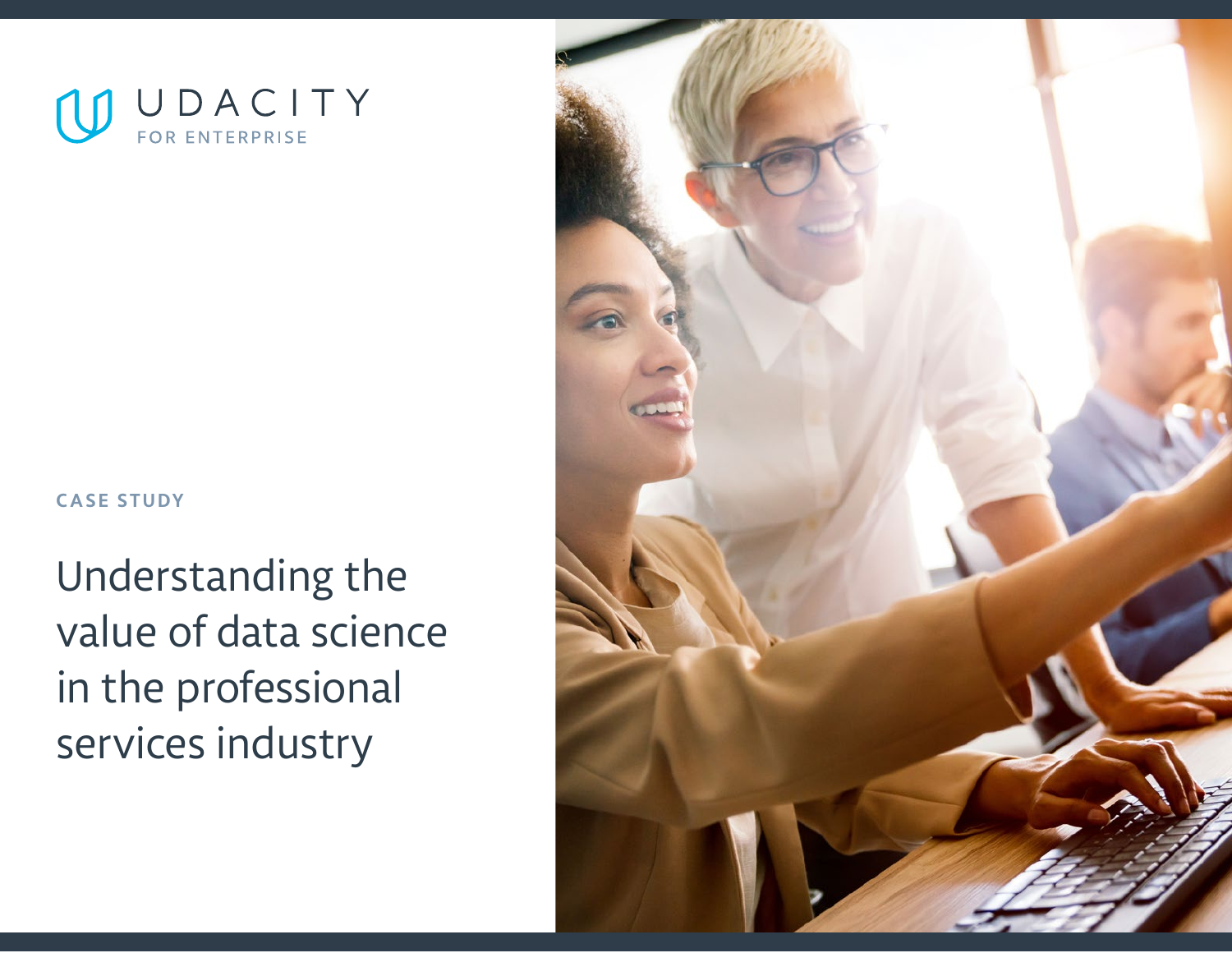# Unlocking digital transformation through data science education

As the world speeds towards a technology-driven future, data science tools like business analytics and artificial intelligence are unlocking immense value for organizations across industries: increasing efficiency, simplifying business decisions and driving growth.

That's why one of the Big Four consulting firms decided to invest in data science education to upskill its workforce. The results — greater efficiency, more in-demand skills and higher revenue — speak for themselves.

## **The Problem**

# Meeting the demands of a digital business landscape

Every modern business uses data to make informed decisions, drive process improvement and generate revenue. But when a company doesn't have the in-house resources or skills to turn data into insights, they look to their consulting partners for help. That's why, in the professional services industry, data science tools like machine learning, artificial intelligence and business analytics aren't just useful — they're critical.

Without the right set of data science skills, one of the Big Four consulting firms was losing consulting opportunities on a regular basis. With the use of data science on the rise in all corners of the business world, the firm quickly realized that this blindspot had the potential to affect current clients, as well. An imminent shift in strategy was necessary.

"Subject matter experts who can 'speak data' to data scientists while 'speaking business' to executives are valuable additions to teams working on data science projects. They enable data scientists to focus on complex processes while increasing access to actionable insights for business users."

**Director of Business Strategy and Innovation**  BIG FOUR CONSULTING FIRM

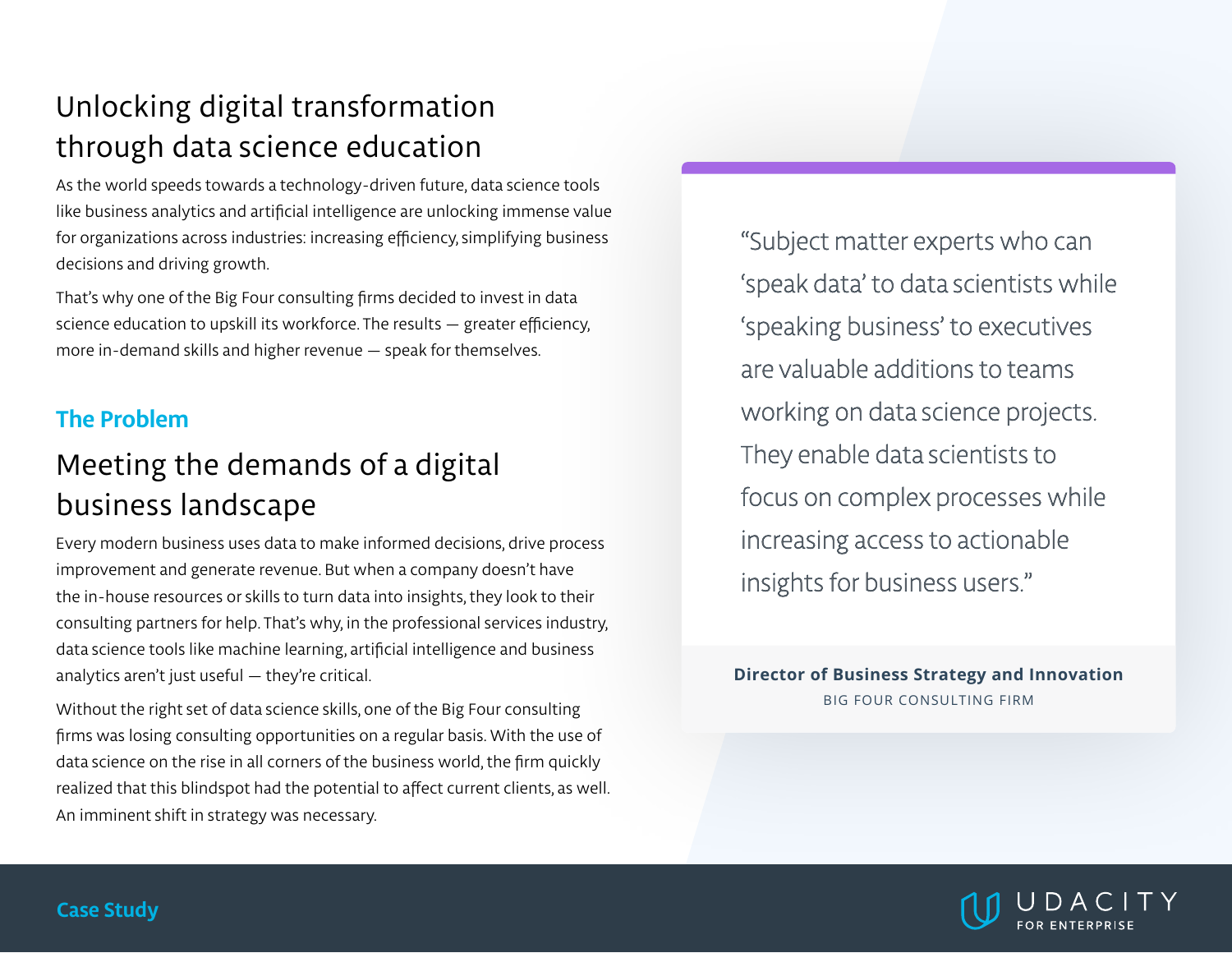

## **The Goal**

# Closing the data science skills gap — without hiring a single new employee

There are two ways to solve a company-wide skills gap. You can hire new talent. Or you can train your current workforce. The first option sounds better on paper, but investing in new talent is expensive, and finding candidates with the right skills is increasingly difficult and time-consuming. Alternatively, data science education at scale is more accessible now than ever before.

**"Without data science, companies can't get full value from data, and there aren't enough data scientists to go around. But automation and training are giving companies access to data science without having to wage a war for talent."**

*-Director of Business Strategy and Innovation, Big Four Consulting Firm*

To save time and money, one of the world's largest consulting firms decided that upskilling their workforce with hands-on training in data science was the right choice.

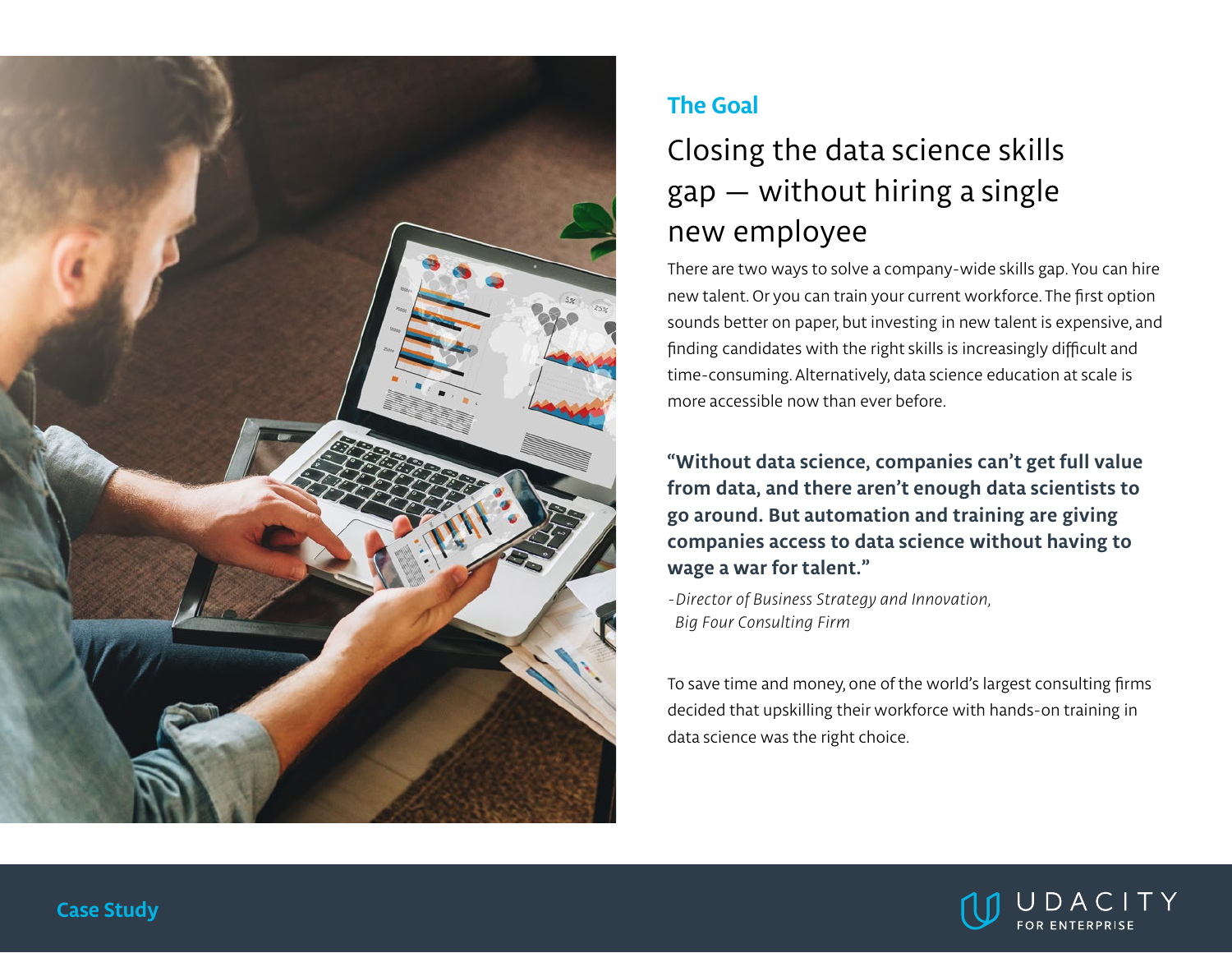### **The Solution**

## Driving innovation with human-to-human data science education at scale

Udacity's data science, artificial intelligence and machine learning Nanodegree programs provided this leading professional services agency with a simple, cost-effective way to train their workforce and close the skills gap — without hiring a single new employee. Ultimately, Udacity provided employees with the knowledge they needed to effectively apply data science in a professional environment by delivering a combination of:



Udacity's hands-on, project-based curriculum encourages critical thinking and provides employees with real-world experience that can be seamlessly transferred to on-the-job performance.



#### **Human help at scale**

Udacity supports organizations at the enterprise level with an intimate learning experience by supplementing coursework with personalized feedback and one-on-one assistance from more than 1,400 mentors around the world.

#### **Customized learning paths**

Udacity tailors learning paths to align with specific business goals, which makes it easy to find solutions that fit into your organization's individual needs.

Udacity's Nanodegree programs also provided a critical balance between the simplicity of a single-point solution (like a video library) and the intensity of a full-time boot camp — giving employees the freedom to develop skills at a comfortable pace without taking their eyes off of the organization's present needs.